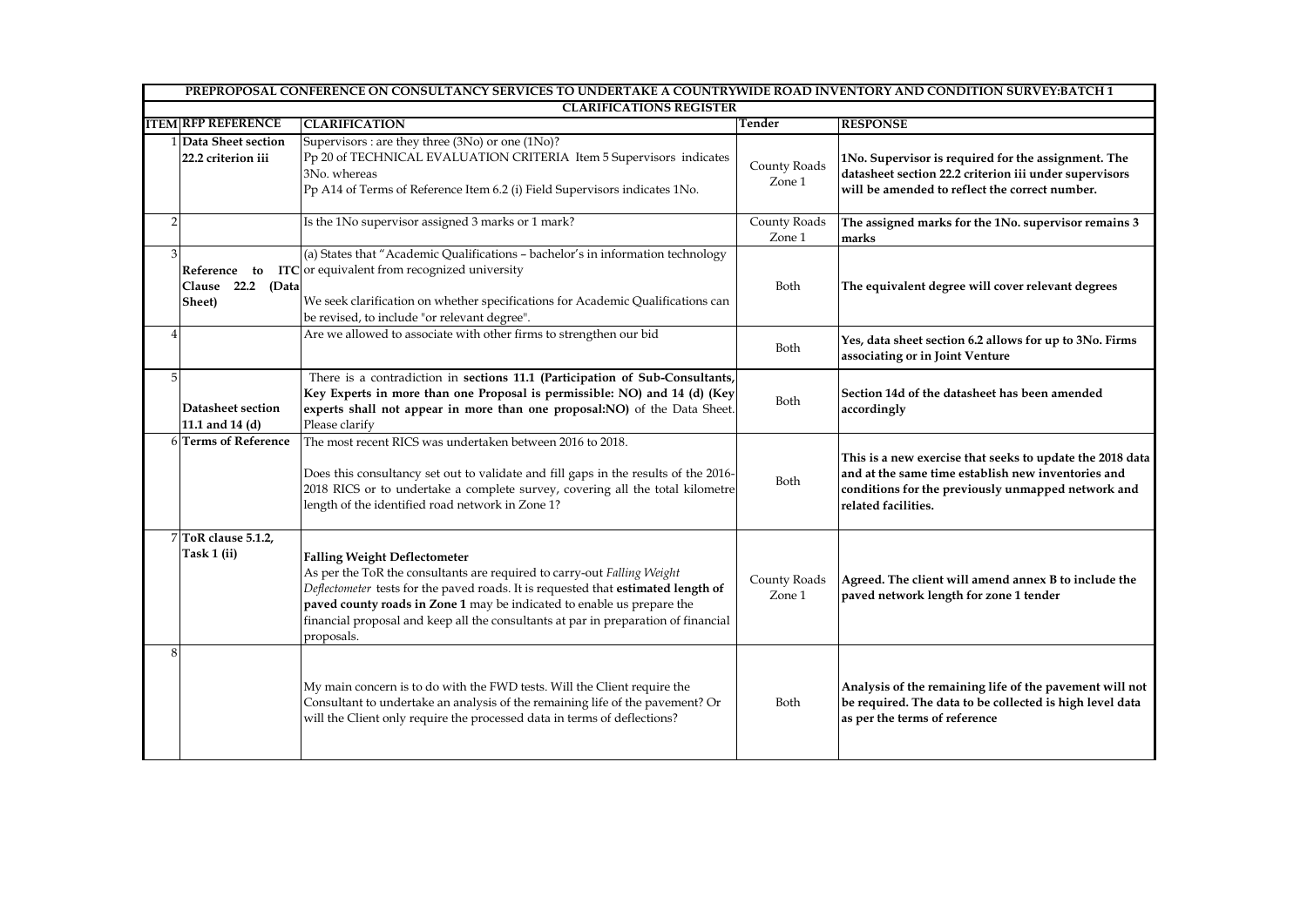| 9 Form FIN-1 of<br><b>Financial Format</b><br>2 <sup>nd</sup> paragraph | 2nd paragraph stated that "including of all taxes in accordance with ITC 24.2 in<br>the Data sheet.<br>Kindly note that Clause ITC 24.2 does not exist in the Data sheet. Kindly modify                                                                                                                                                                                                                                                                                                                                                                                                                                                                                                                                                                                                                                                                                                                                                                                                                                                                                                                                                                                                                                                                                                                                                                                                                                                                   | Both | Form FIN-1 has been amended accordingly                                                                                                                                                                                                                                                                                                                                                      |
|-------------------------------------------------------------------------|-----------------------------------------------------------------------------------------------------------------------------------------------------------------------------------------------------------------------------------------------------------------------------------------------------------------------------------------------------------------------------------------------------------------------------------------------------------------------------------------------------------------------------------------------------------------------------------------------------------------------------------------------------------------------------------------------------------------------------------------------------------------------------------------------------------------------------------------------------------------------------------------------------------------------------------------------------------------------------------------------------------------------------------------------------------------------------------------------------------------------------------------------------------------------------------------------------------------------------------------------------------------------------------------------------------------------------------------------------------------------------------------------------------------------------------------------------------|------|----------------------------------------------------------------------------------------------------------------------------------------------------------------------------------------------------------------------------------------------------------------------------------------------------------------------------------------------------------------------------------------------|
|                                                                         | this line with appropriate clause.                                                                                                                                                                                                                                                                                                                                                                                                                                                                                                                                                                                                                                                                                                                                                                                                                                                                                                                                                                                                                                                                                                                                                                                                                                                                                                                                                                                                                        |      |                                                                                                                                                                                                                                                                                                                                                                                              |
| 10 Terms of Reference<br>clause 7.1, page A15                           | <b>Knowledge Transfer</b><br>It is mentioned that "Engineers, ICT and GIS officers, technicians, Constituency<br>Roads Officers, Surveyors, will be trained for one week. The consultant shall be<br>responsible for all the logistical arrangements of the meetings with field staff<br>from Road Agencies, including meeting the costs".<br>Kindly clarify whether it will comprise of training of Client's staff through on-<br>the-job training or through a dedicated training programme.<br>In case, the consultants are to provide training through a dedicated training<br>programme for the clients' staff, a provisional sum may please be provided to<br>meet this expenditure and for similarity in bids.<br>In case the provisional sum may not be provided, you are requested to please<br>provide the No. of persons to be trained and expected number of days (duration<br>of training programme) since it will have financial implication.<br>The consultants responsibility is limited to arranging the venue, conducting the<br>training programme and associated facilities for the trainer. Kindly confirm.<br>Further, the client may confirm that the travelling and living costs of the<br>Engineers in Nairobi, ICT and GIS Officers, Technicians, Constituency Roads<br>Officers, Surveyors shall be borne by the Client and Consultants shall not<br>include any additional cost towards the same in their Financial Proposal. | Both | 1. No, it will not comprise of onjob training of Client<br>staff beyond the graduate interns whose costs are<br>already provided for under FIN-2 of section 4 of the RFP<br>3. The transport and accomodation costs of KRB, Road<br>Agencies and County Government Staff for scheduled<br>capacity building workshops will be borne by the<br>respective road agencies as amended in the ToR |
|                                                                         | 11 Terms of Reference - In support of the government's internship program, KRB will nominate 2No.<br>clause $7.1$ , page A15 $ $ graduate civil engineers to be engaged by the Consultant as interns on the<br>project. Will any facilitation for the interns be catered for by the Consultant or<br>the client?                                                                                                                                                                                                                                                                                                                                                                                                                                                                                                                                                                                                                                                                                                                                                                                                                                                                                                                                                                                                                                                                                                                                          | Both | A provisional sum for 2 interns has been provided in<br>FIN-2 Breakdwon of costs.                                                                                                                                                                                                                                                                                                            |
| 12 Terms of Reference<br>clause 7.1, page A15                           | Must the Interns be Civil Engineers or you can have those from Geoinformatics                                                                                                                                                                                                                                                                                                                                                                                                                                                                                                                                                                                                                                                                                                                                                                                                                                                                                                                                                                                                                                                                                                                                                                                                                                                                                                                                                                             | Both | This will be discussed during negotiations with the<br>winning bidder.                                                                                                                                                                                                                                                                                                                       |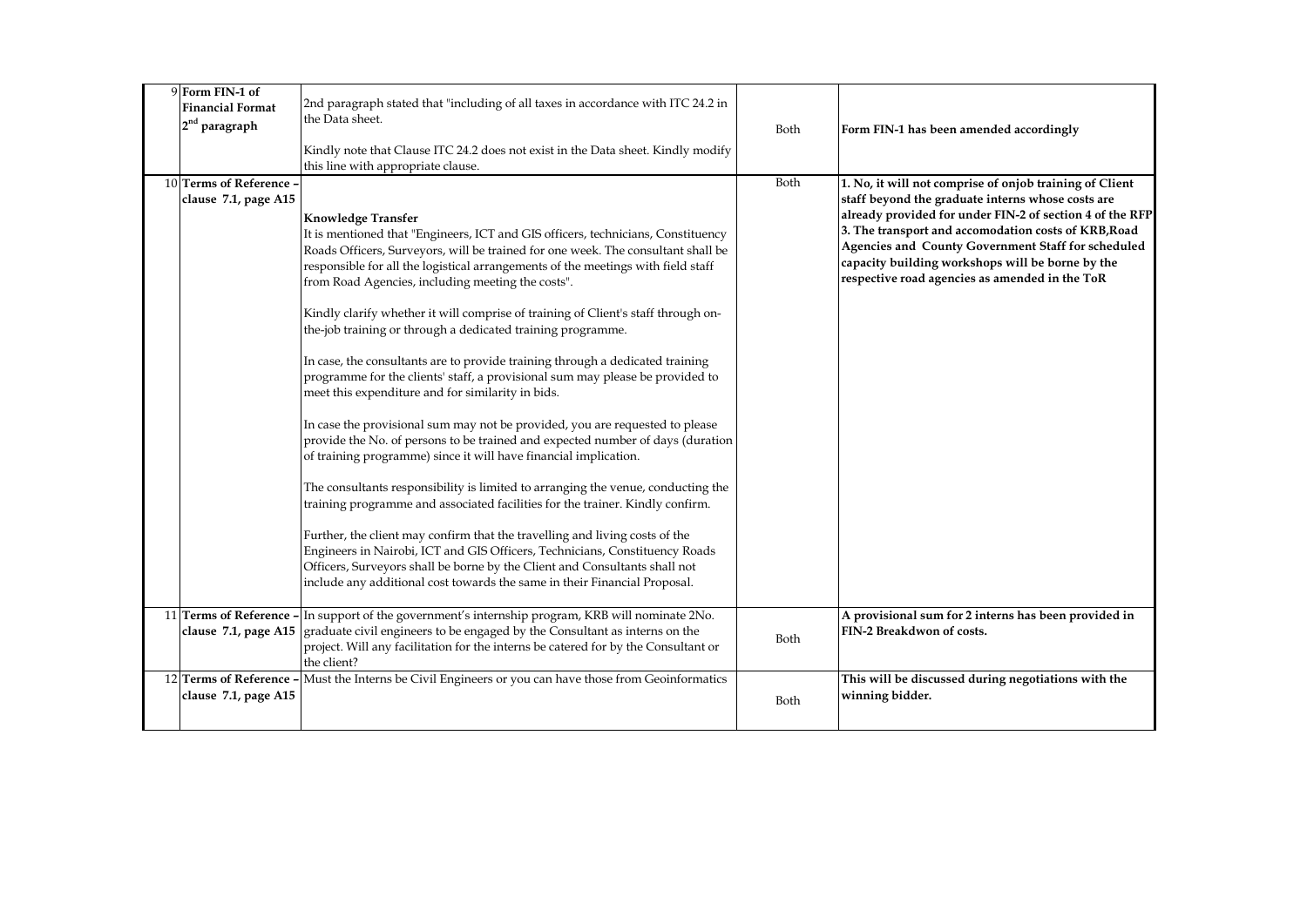| 13 Clause 6.7, Section<br>2A, Instruction to<br>Consultants<br>And<br>Clause No. 6.7 of<br>data sheet | Margin of Preference and Reservations<br>As the Clause No. 6.7 of data sheet stipulates<br>that The business will be registered with: N/A. The Consultants understand<br>that there is no margin of preference that will be allowed in the selection of<br>Consultants. Kindly confirm that our understanding is correct.                                                                                                                                                                                                 | County Roads<br>Zone 1 | The bid has a Margin of Preference and will be applied<br>in accordance to the requirement under 1.FORM TECH-<br>7: MANDATORY SUPPORT DOCUMENTS;<br>Preliminary examination / substantive responsiveness<br>Point 9 which states "Reserve at least 75% of<br>employment opportunities for Kenyan citizens of<br>which not less than 50% shall be reserved for Kenyan<br>professionals as key staff."<br><b>Evaluation criterion 4 which states "PARTICIPATION</b><br><b>BY KENYAN NATIONALS AMONG PROPOSED KEY</b><br><b>EXPERTS</b><br>$(20$ Mks)" |
|-------------------------------------------------------------------------------------------------------|---------------------------------------------------------------------------------------------------------------------------------------------------------------------------------------------------------------------------------------------------------------------------------------------------------------------------------------------------------------------------------------------------------------------------------------------------------------------------------------------------------------------------|------------------------|-----------------------------------------------------------------------------------------------------------------------------------------------------------------------------------------------------------------------------------------------------------------------------------------------------------------------------------------------------------------------------------------------------------------------------------------------------------------------------------------------------------------------------------------------------|
| 14 Clause 7 and 8.<br><b>Terms of Reference</b>                                                       | Deliverables and Duration of the Assignment<br>It is noted that the last deliverable for the assignment shall be submitted by the<br>Consultants at the end of 14 <sup>th</sup> month from the<br>commencement date of the study. However, the Clause 8 of the ToR stipulates<br>that the full duration of the assignment shall be 15 (fifteen) Months. Apart from<br>the above the total input for the Team leader is also considered as 15 staff<br>months. This needs to be reconciled.                                | County Roads<br>Zone 1 | The one month is an allowance for administrative<br>closure of the project and the timelines for deliverables<br>shall remain as is.                                                                                                                                                                                                                                                                                                                                                                                                                |
| 15 Section 2 (B) -Data<br>Sheet, Clause 22.2                                                          | <b>GIS Expert</b><br>Academic qualifications Bachelor's degree in Geoinformatics or<br>equivalent from recognized university.<br>The Consultants would like to submit that a number of experts are available<br>having vast experience in relevant field who have done B.Sc. in Surveying/<br>Photogrammetry / Bachelor's degree in any field with Master's Degree in GIS<br>/ Remote Sensing.<br>Therefore, the Consultants request the Client to consider the same with the<br>existing requirement.<br>Kindly confirm. | Both                   | A master's degree in GIS is considered relevant.<br>However, a master's degree in remote sensing with a<br>bachelor's degree not in GIS or equivalent does not<br>meet the requirements.                                                                                                                                                                                                                                                                                                                                                            |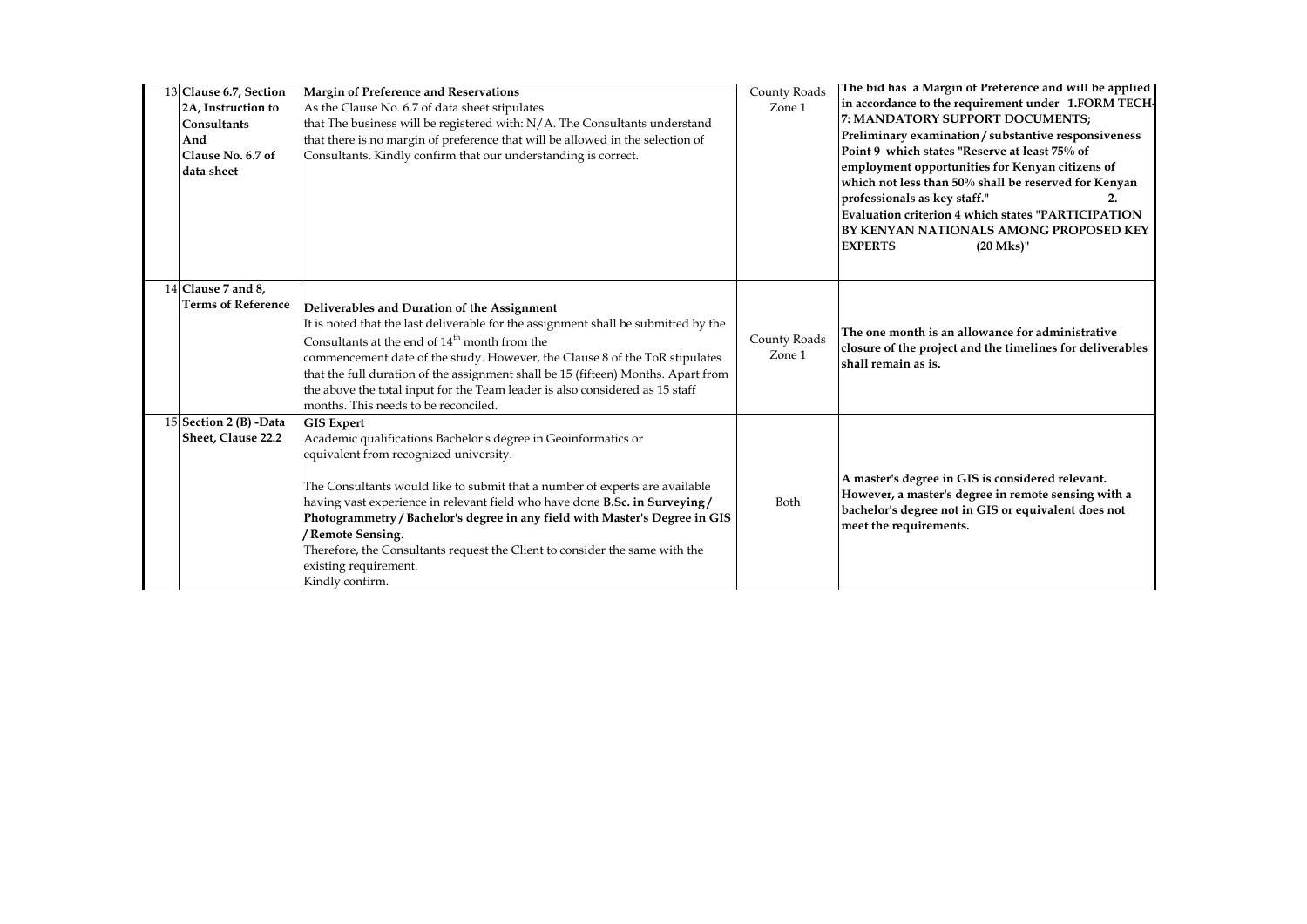| 16 Section 2 (B) - Data<br>Sheet, Clause 22.2<br>&<br>Form TECH-6B:<br>Curriculum Vitae<br>(CV) | 'Please note that any CV not signed by staff member or authorized<br>representative of the firm and without copies of certificates attached shall not be<br>evaluated."<br>&<br>"(CV'S NOT SIGNED BY OWNER OR AUTHORISED REPRESENTATIVE AND<br>WITHOUT CERTIFICATES ATTACHED SHALL NOT BE EVALUATED)"<br>The Consultants understand that:<br>- Scanned / digital signatures of Staff Member or Authorized<br>Representative of the firm will be considered for the CVs.<br>- Only education certificates are required to be submitted along with the<br>CV <sub>s</sub> .<br>This may please be confirmed.       | Both | 1. Scanned/digital signatures are acceptable<br>2. Evidence of professional qualifications and<br>educational/academic qualifications will be required.     |
|-------------------------------------------------------------------------------------------------|------------------------------------------------------------------------------------------------------------------------------------------------------------------------------------------------------------------------------------------------------------------------------------------------------------------------------------------------------------------------------------------------------------------------------------------------------------------------------------------------------------------------------------------------------------------------------------------------------------------|------|-------------------------------------------------------------------------------------------------------------------------------------------------------------|
| 17 Section 5 ToR,<br>Clause 6.2, Page No.<br>A14                                                | <b>Non Key Experts</b><br>The Consultants understand that only CVs for the positions for which<br>evaluation points are given in Data Sheet are required to be submitted during<br>the bidding stage and CVs of Non Key Experts & Support Staff are not<br>required to be submitted during the proposal stage and will be submitted after<br>the award of the project.<br>This may please be confirmed.                                                                                                                                                                                                          | Both | Agreed.                                                                                                                                                     |
| 18 Clause No. 41.1 of<br>GCC                                                                    | <b>Interest on Delayed Payments</b><br>It is mentioned that if the Procuring Entity had delayed payments beyond thirty<br>(30) days after the due date stated in Clause GCC 41.2.2, interest shall be paid<br>to the Consultant on any amount due by, not paid on, such due date for each<br>day of delay at the annual rate stated in the SCC.<br>However there is no such Clause in the SCC regarding interest rate on delayed<br>payment.<br>The Client is requested to kindly insert the rate of interest as 12% per annum, so<br>that the Client should be bound to make payment on time to the Consultant. | Both | In case of delayed payments, the interest rate will be<br>guided by the Central Bank of Kenya (CBK). Therefore,<br>the RFP will not quote an interest rate. |
| 19 Escalation Clause                                                                            | As per Clause No.14.1 of Special Condition of Contract, the time period of the<br>contract shall be 15 months.<br>The remuneration rates are fixed, being a lump-sum based Contract for 15<br>months. If due to any reason, without any fault of the Consultant, the duration<br>of the assignment gets extended beyond 15 months, then the Consultant should<br>be entitled to receive the escalated remuneration rates. The Client may therefore<br>kindly consider to include an Escalation Clause in the Contract.                                                                                           | Both | This shall be applied in accordance with Clause 16 of<br>the GCC on Modifications or Variations                                                             |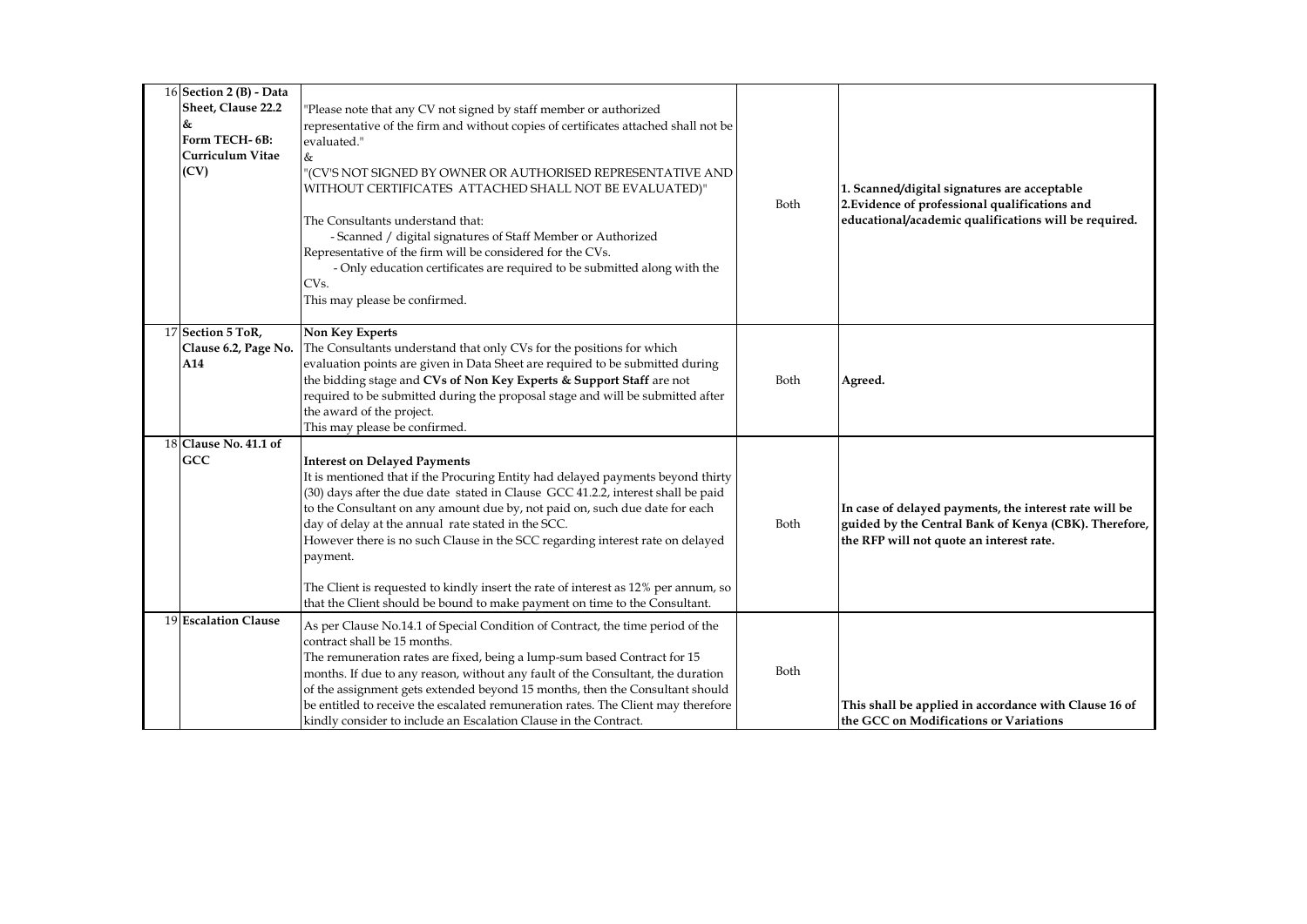| 20 |                                                                                | <b>Extension of Time</b><br>It is requested that the date of submission of the proposal may please be<br>extended, allowing the Consultants to submit their bids at least 3 weeks from<br>the date of issue of clarifications so that our Experts can prepare a<br>comprehensive proposal addressing all issues of the RFP document / ToR.<br>Further, owing to courier restriction or partly functioning, the courier is taking<br>20 to 25 days delivery from India to Kenya. Therefore, we sincerely request your<br>good self to extend the submission date of the proposal suitably. | Both                    | The submission and opening date remains the 10th of<br>August, 2021 at 12 noon in KRB offices                                                                                                                                                                                           |
|----|--------------------------------------------------------------------------------|-------------------------------------------------------------------------------------------------------------------------------------------------------------------------------------------------------------------------------------------------------------------------------------------------------------------------------------------------------------------------------------------------------------------------------------------------------------------------------------------------------------------------------------------------------------------------------------------|-------------------------|-----------------------------------------------------------------------------------------------------------------------------------------------------------------------------------------------------------------------------------------------------------------------------------------|
| 21 |                                                                                | Kindly consider extending the submission date to allow one month from today<br>to allow the bidders reasonable bids as there seems massive clarifications that<br>will follow today's meeting please                                                                                                                                                                                                                                                                                                                                                                                      | Both                    |                                                                                                                                                                                                                                                                                         |
| 22 |                                                                                | There is need to separate Persons With Disabilities from being lumped together<br>with women and youth as one group. Each group in Special category should<br>only participate in their separate LOT as provided for under the Public<br>Procurement and Disposal Act 2015 and respective regulations.                                                                                                                                                                                                                                                                                    | National Trunk<br>Roads | As indicated in the Datasheet section 6.7, the tender is<br>reserved for Youth/Women/Persons with Disabilities<br>registered under Access to Government Procurement<br>Opportunities                                                                                                    |
|    | 23 Section 2 B - Data<br><b>Sheet - Criterion 1</b>                            | (a) Firm's turnover for the last two years as set out is too high for AGPO<br>categories. This requirement was removed under regulations including audited<br>accounts for PWD firms.<br>(b) General and Specific experience of the firm need to be removed as per<br>regulations.                                                                                                                                                                                                                                                                                                        | National Trunk<br>Roads | 1. The evaluation criteria on firm's turnover has been<br>amended accordingly<br>2.<br>The evaluation will be carried out in accordance with<br>the evaluation criteria provided which is in line with<br>Public Procurement and Asset Disposal Act 2015 and<br>the regulations therein |
|    | 24 Form Tech-2                                                                 | Consultant's experience submission of two (2) previous assignments<br>successfully completed in the last fifteen (15) years is inconsistent with<br>regulations for PWDs under AGPO. We propose removal for firm experience<br>and reduction of consultants experience to 5 years.                                                                                                                                                                                                                                                                                                        | National Trunk<br>Roads | "In the last 15 years" means within the last 15 years.<br>This allows consultants to submit assignments<br>completed within the last 15 years. Reducing this to 5<br>years will be limiting to some consultants.                                                                        |
|    | 25 Form TECH - 7:<br><b>Mandatory support</b><br>documents, item 4.<br>Page 24 | 'Bidder to submit valid certificate of registration under Access to Government<br>Procurement Opportunities (AGPO) as either Youth, Women or Persons with<br>Disabilities. In case of a joint venture or association each member must submit<br>the information". Need clarification on teaming up with other bidding firms<br>who are not covered under AGPO to improve on the strength of the bid.                                                                                                                                                                                      | National Trunk<br>Roads | Each member of the joint venture/association must be<br>registered under Access to Government Procurement<br>Opportunities                                                                                                                                                              |
|    | 26 Form TECH - 7:<br><b>Mandatory support</b><br>documents                     | The JV partners- must each individually be compliant with mandatory<br>conditions?                                                                                                                                                                                                                                                                                                                                                                                                                                                                                                        | Both                    | Yes each member in a Joint Venture/association must<br>comply with the mandatory conditions.                                                                                                                                                                                            |
|    | 27 Page 19<br>&<br>Section 4 - Financial<br>proposal page 35                   | At the staff assignment level, the RFP on page 19 has put the Project Director<br>and the Team Leader together as Project Director / Team Leader however on<br>under section 4 - Financial proposal page 35 breakdown of remuneration costs<br>this is only given for the Team Leader. Please clarify which is the correct<br>position.                                                                                                                                                                                                                                                   | Both                    | The Team Leader is also the Project Director                                                                                                                                                                                                                                            |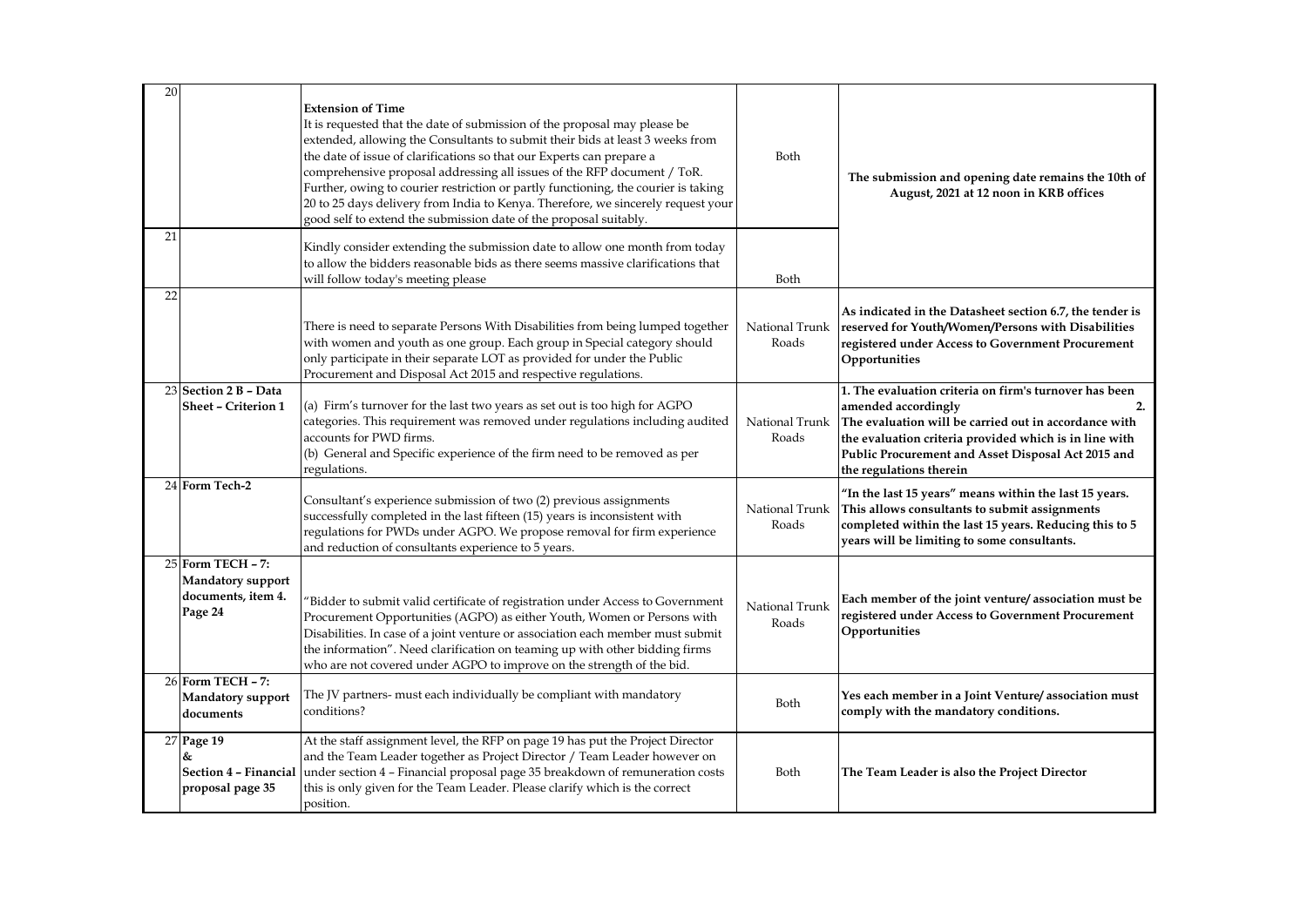|    | 28 Terms of Reference -<br>Description of<br>Services page A9 | In the RFP - Terms of Reference - Description of Services page A9, Task 2 item<br>iii we were not able refer to "Perform all tasks as in 3.2 (iii) - (vii) above and<br>Task 3 - page A9, item ii we were not able refer to "Perform all tasks as in 6.2<br>(iii) – (vii) above. Please clarify.                                                                                                                                                                                                                                                                                                                                                                                                                                                                                                                                                                                                                                                                                                                                                                          | National Trunk<br>Roads | The RFP will be amended from 3.2 (iii) to 5.1.2                                                                                                                                                                  |
|----|---------------------------------------------------------------|---------------------------------------------------------------------------------------------------------------------------------------------------------------------------------------------------------------------------------------------------------------------------------------------------------------------------------------------------------------------------------------------------------------------------------------------------------------------------------------------------------------------------------------------------------------------------------------------------------------------------------------------------------------------------------------------------------------------------------------------------------------------------------------------------------------------------------------------------------------------------------------------------------------------------------------------------------------------------------------------------------------------------------------------------------------------------|-------------------------|------------------------------------------------------------------------------------------------------------------------------------------------------------------------------------------------------------------|
|    | 29 Pages 20 and 21                                            | Project vehicles<br>The proposal on project vehicles payments to the consultant on pages 20 and 21<br>will make the purchases costs for the vehicles expensive because the payments<br>are split into small payments since they will be on loan for 2 years. From the<br>onset these vehicles belong to the client and will be used by client staff.<br>Also note the consultant will not be able to deliver any vehicle without paying<br>for it. We propose that the vehicles be paid for in lumpsum upon delivery of the<br>vehicles with sale agreement and confirmation of payment and confirmation<br>that the vehicles have been put under comprehensive insurance covers for 2<br>years. These will make the prices reasonable.                                                                                                                                                                                                                                                                                                                                   | Both                    | <b>SECTION 8: SPECIAL CONDITIONS OF CONTRACT</b><br>Ammendment to Clause 41.2 states:<br>Payment for Project Management Vehicles shall be<br>made upon delivery of the vehicles and copies of sale<br>agreement. |
|    | 30 Section 4: Format for<br>financial proposal,<br>page 36    | On section 4: Format for financial proposal, page 36, item "4.1 Consultant's Field<br>Transport Expenses and item 5.1 Field Survey costs (IRI, FWD, RICS equipment<br>etc)". The issue of FWD shall overlap with item 4.1. Please clarify.                                                                                                                                                                                                                                                                                                                                                                                                                                                                                                                                                                                                                                                                                                                                                                                                                                | Both                    | There is no overlap since one of the costs is for field<br>transport expenses and the other is for field survey<br>costs as provided in the breakdown of costs                                                   |
|    | 31 Terms of Reference -<br>Task 5, page A12                   | On page A12 - Terms of Reference - "Task 5: Develop a Harmonized dataset for<br>the entire road network in Kenya In addition to the National Trunk Network<br>whose survey will be undertaken by the Consultant, four other consultants will<br>collect data on the County Road Network and the unclassified roads resulting<br>into four zonal datasets. The Consultant under this task will be responsible for<br>merging, cleaning and editing all zonal data into a seamless dataset, develop a<br>linear referencing system that has both chainages and sections and prepare<br>Road Register for the entire network. The Client will provide the approved<br>zonal datasets to facilitate the execution of this task"<br>We require clarifications on the following: -<br>i. When this activity will be undertaken since it relates to the completion of the<br>other consultants' activities for Zone 1 - 4?<br>ii.How will this be captured in the financial proposal?<br>iii.Do we require additional staff months to enable us to undertake this<br>activities? | National Trunk<br>Roads | This has been factored in the project duration and<br>timelines for the various deliverables. Note that the<br>NTR project is 24 months while others are 15 months                                               |
|    | 32 Dispute resolution<br>page 21                              | We quote "It is proposed that we identify and agree on the Arbitrator after the<br>dispute has occurred", we propose that the Arbitrator be identified and agreed<br>upon by two parties before contract signing, to arbitrate disputes when they<br>occurs                                                                                                                                                                                                                                                                                                                                                                                                                                                                                                                                                                                                                                                                                                                                                                                                               | Both                    | The issue can be discussed during negotiations with the<br>winning bidder.                                                                                                                                       |
| 33 |                                                               | Is turnover additive in case of JV or each member should meet the criteria?                                                                                                                                                                                                                                                                                                                                                                                                                                                                                                                                                                                                                                                                                                                                                                                                                                                                                                                                                                                               | Both                    | In case of Joint Ventures/association, the turnover is<br>additive.                                                                                                                                              |